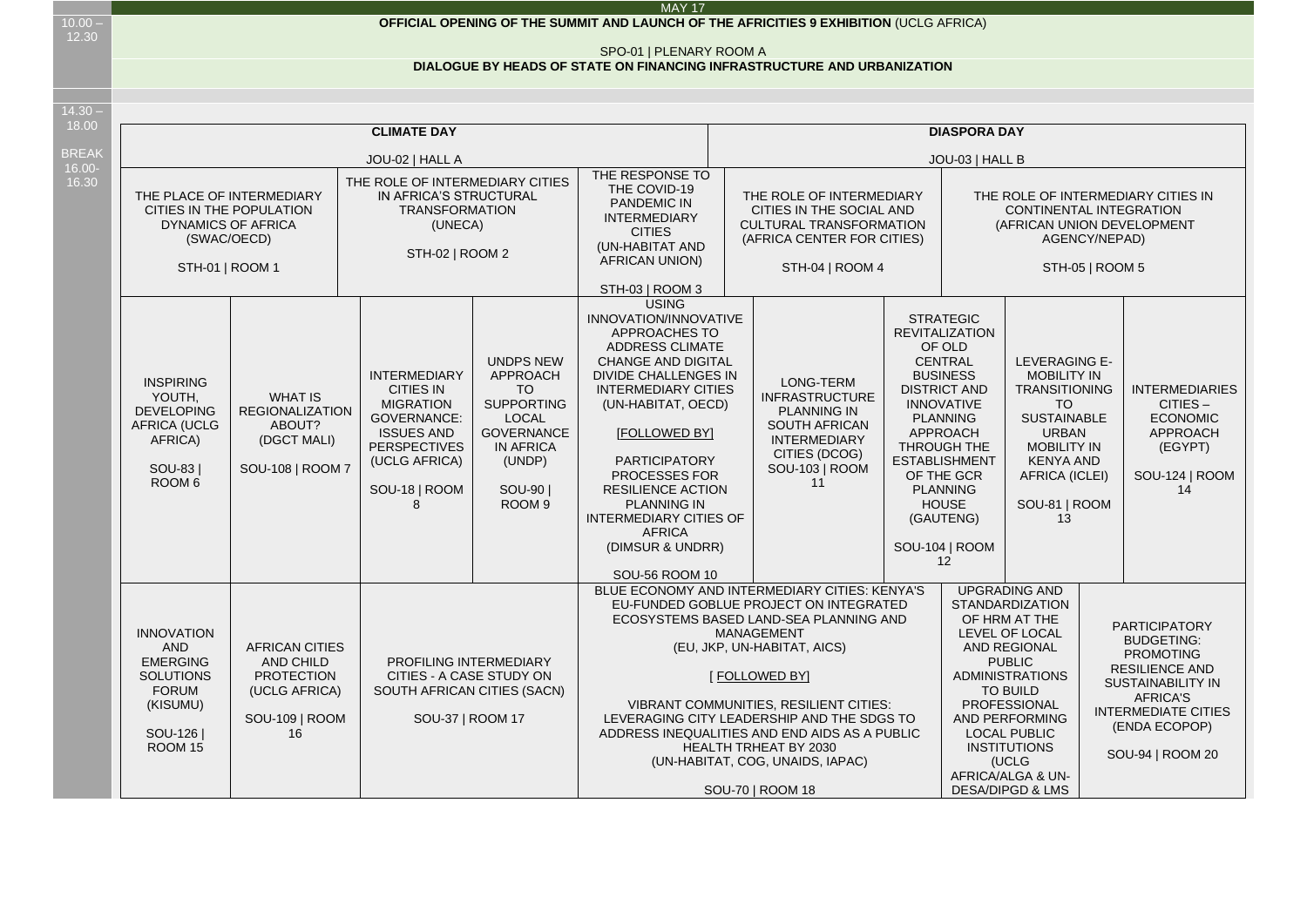|                                                         |                                                                                                                                                                                                                                                                                                                                                                                                                                                                                                               |                                                                                                                                                                                                                                                    |  |                                                                                                                                                                                                                  |               |                                                                                                                                                                                             |                                                                                                                                                                                                                                                                          | MOROCCO (TBC) &<br>& AAPAM & PSI<br><b>AFRICA SECTION)</b><br>SOU -06   ROOM 19<br><b>CAPACITY</b>                                                                                    |                                                                                                                                                                                                               |
|---------------------------------------------------------|---------------------------------------------------------------------------------------------------------------------------------------------------------------------------------------------------------------------------------------------------------------------------------------------------------------------------------------------------------------------------------------------------------------------------------------------------------------------------------------------------------------|----------------------------------------------------------------------------------------------------------------------------------------------------------------------------------------------------------------------------------------------------|--|------------------------------------------------------------------------------------------------------------------------------------------------------------------------------------------------------------------|---------------|---------------------------------------------------------------------------------------------------------------------------------------------------------------------------------------------|--------------------------------------------------------------------------------------------------------------------------------------------------------------------------------------------------------------------------------------------------------------------------|---------------------------------------------------------------------------------------------------------------------------------------------------------------------------------------|---------------------------------------------------------------------------------------------------------------------------------------------------------------------------------------------------------------|
|                                                         |                                                                                                                                                                                                                                                                                                                                                                                                                                                                                                               | EMPOWERING AND STRENGTHENING THE CAPACITIES OF<br>INTERMEDIARY CITIES FOR BETTER RESILIENCE IN THE FACE OF<br>CLIMATE CHANGE (UCLG AFRICA/ALGA & 4C-MOROCCO & ADEME<br>AGENCY (FRANCE) & UCLG-LEARNING & UNDRR)<br>SOU-05   UCLG AFRICA/ALGA BOOTH |  |                                                                                                                                                                                                                  |               | POSITION OF AFRICAN URBAN AREAS AND CITIES<br>IN ACCELERATING CLIMATE AND RESILIENCE (PACJA &<br><b>UCLG AFRICA)</b><br>SOU-44   UCLG AFRICA EXHIBITION                                     |                                                                                                                                                                                                                                                                          | PARTNERSHIP TO<br><b>FINANCE THE</b><br><b>IMPLEMENTATION</b><br>OF NUA AND NDCS<br><b>FOR RESILIENT</b><br><b>AFRICAN CITIES</b><br>(PACJA & UCLG<br>AFRICA)<br>SOU-55   STAND       | 01 TALENT LIVE DEMO<br>STAND 01 TALENT                                                                                                                                                                        |
|                                                         | HACKTHECITY (01TALENT AFRICA & LAKEHUB & JOKKOLABS & UCLG<br>AFRICA & FOUNDATION DIDIER DROGBA)<br>LAKEHUB/TECHNOLOGY PARK IN KISUMU & STAND 01TALENT AFRICA                                                                                                                                                                                                                                                                                                                                                  |                                                                                                                                                                                                                                                    |  |                                                                                                                                                                                                                  |               |                                                                                                                                                                                             |                                                                                                                                                                                                                                                                          |                                                                                                                                                                                       |                                                                                                                                                                                                               |
| 18.00-<br>19.30                                         |                                                                                                                                                                                                                                                                                                                                                                                                                                                                                                               | <b>HR-NET ASSEMBLY</b><br>(UCLG AFRICA)<br>SPO-11   ROOM 1                                                                                                                                                                                         |  | <b>ASSEMBLY OF HEADS OF</b><br>DECENTRALIZED COOPERATION<br><b>SERVICES</b><br>(UCLG AFRICA)<br>SPO-22   ROOM 2                                                                                                  |               |                                                                                                                                                                                             |                                                                                                                                                                                                                                                                          |                                                                                                                                                                                       |                                                                                                                                                                                                               |
|                                                         |                                                                                                                                                                                                                                                                                                                                                                                                                                                                                                               |                                                                                                                                                                                                                                                    |  |                                                                                                                                                                                                                  | <b>MAY 18</b> |                                                                                                                                                                                             |                                                                                                                                                                                                                                                                          |                                                                                                                                                                                       |                                                                                                                                                                                                               |
| $9.00 -$<br>12.30<br><b>BREAK</b><br>$10.30 -$<br>11.00 | <b>AFRICITIES</b><br><b>TRADE AND</b><br><b>INVESTMENT</b><br><b>DIGITAL DAY</b><br><b>FORUM</b><br>(UCLG AFRICA)<br>JOU-04   HALL B<br>ATIF-01   HALL<br>A<br>FEEDING INTERMEDIARY CITIES -<br>PROMOTING SUSTAINABLE URBAN<br>PLANNING AND<br><b>FOOD SYSTEMS IN INTERMEDIARY</b><br><b>BUILDING</b><br><b>CITIES</b><br><b>INTERMEDIARY CITIES</b><br>(FAO & UCLG & UN-HABITAT &<br>(UN-HABITAT)<br>UNEP & RIKOLTO & ICLEI AFRICA &<br>ENDA- ECOPOP & RUAF & CGIAR)<br>SSPL-02   ROOM 2<br>SSPL-01   ROOM 1 |                                                                                                                                                                                                                                                    |  | <b>FAMILY PLANNING</b><br><b>IS CRITICAL TO</b><br><b>URBAN</b><br>DEVELOPMENT:<br><b>CULTURE DAY</b><br><b>WHAT YOU NEED</b><br>TO KNOW AND<br>JOU-05   HALL C<br>WHAT YOU CAN DO<br>(IUSSP)<br>SOU-87   HALL D |               |                                                                                                                                                                                             | <b>CLIMATE DAY</b><br>STRUCTURED DIALOGUE ON MULTI-LEVEL GOVERNANCE AND<br>STRENGTHENING DECENTRALIZED COOPERATION AND THE<br>CAPACITY OF CITIES AND TERRITORIES TO FACE THE<br>CHALLENGES OF AMBITION AND RESILIENCE (CLIMATE TASK<br>FORCE)<br>JOU-02   PLENARY ROOM C |                                                                                                                                                                                       |                                                                                                                                                                                                               |
|                                                         |                                                                                                                                                                                                                                                                                                                                                                                                                                                                                                               |                                                                                                                                                                                                                                                    |  | <b>EQUIP INTERMEDIARY</b><br><b>CITIES WITH BASIC</b><br><b>SERVICES AND ENSURE</b><br>THE PROPER OPERATION:<br>CARE AND MAINTENANCE<br>(UNCDF & UNDP)<br>SSPL-03   ROOM 3                                       |               |                                                                                                                                                                                             | FINANCING INTERMEDIARY CITIES (AFDB)<br>SSPL-04   ROOM 4                                                                                                                                                                                                                 |                                                                                                                                                                                       | <b>STRENGTHENING CITIES</b><br>OF ALL SIZES IN AFRICA:<br>THE ROLE OF<br>MANAGEMENT,<br>GOVERNANCE, AND<br><b>INVESTMENT</b><br>(CITIES ALLIANCE & AfDB)<br>SSPL-05   ROOM 5                                  |
|                                                         | DECENTRALIZED OVERSIGHT: THE<br>PERFORMANCE OF COUNTY<br>ASSEMBLIES IN OVERSIGHTING<br>THE EXECUTIVE IN KENYA (CAF)<br>SOU-66   ROOM 6                                                                                                                                                                                                                                                                                                                                                                        |                                                                                                                                                                                                                                                    |  | WHAT ROLES AND RESPONSIBILITIES OF LOCAL<br>AUTHORITIES IN THE STABILIZATION PROCESS IN<br>THE SAHEL (ALLIANCE OF ASSOCIATIONS OF<br>LOCAL AUTHORITIES OF G5 SAHEL)<br>SOU-85   ROOM 7                           |               | <b>ECONOMIC</b><br><b>DEVELOPMENT OF</b><br><b>TERRITORIES AND</b><br><b>STRENGTHENING</b><br>OF FINANCIAL<br>DECENTRALIZATION<br>IN CAMEROON: THE<br><b>EXPERIENCE OF</b><br>JEICOM (CVUC) | <b>LOCAL</b><br><b>GOVERNMENTS</b><br><b>AND IMPACT-</b><br><b>DRIVEN</b><br><b>ENTERPRISES:</b><br>ALLIES FOR A<br><b>HUMAN</b><br><b>ECONOMY (THE</b><br><b>HAGUE</b><br><b>ACADEMY FOR</b>                                                                            | <b>ADAPTING</b><br><b>AFRICAN CITIES</b><br><b>TO CLIMATE</b><br>RESILIENCE -<br><b>LESSON</b><br><b>LEARNT</b><br><b>EXERCISE AS</b><br>AN APPROACH<br>TO IMPROVE<br><b>DISASTER</b> | THE ROLE THAT<br>SECONDARY CITIES CAN<br>PLAY IN PROMOTING AND<br>PROVIDING DURABLE<br>SOLUTIONS TO<br>MIGRATION AND FORCED<br>DISPLACEMENTS (IGAD,<br><b>GIZ &amp; CITIES ALLIANCES)</b><br>SOU-95   ROOM 11 |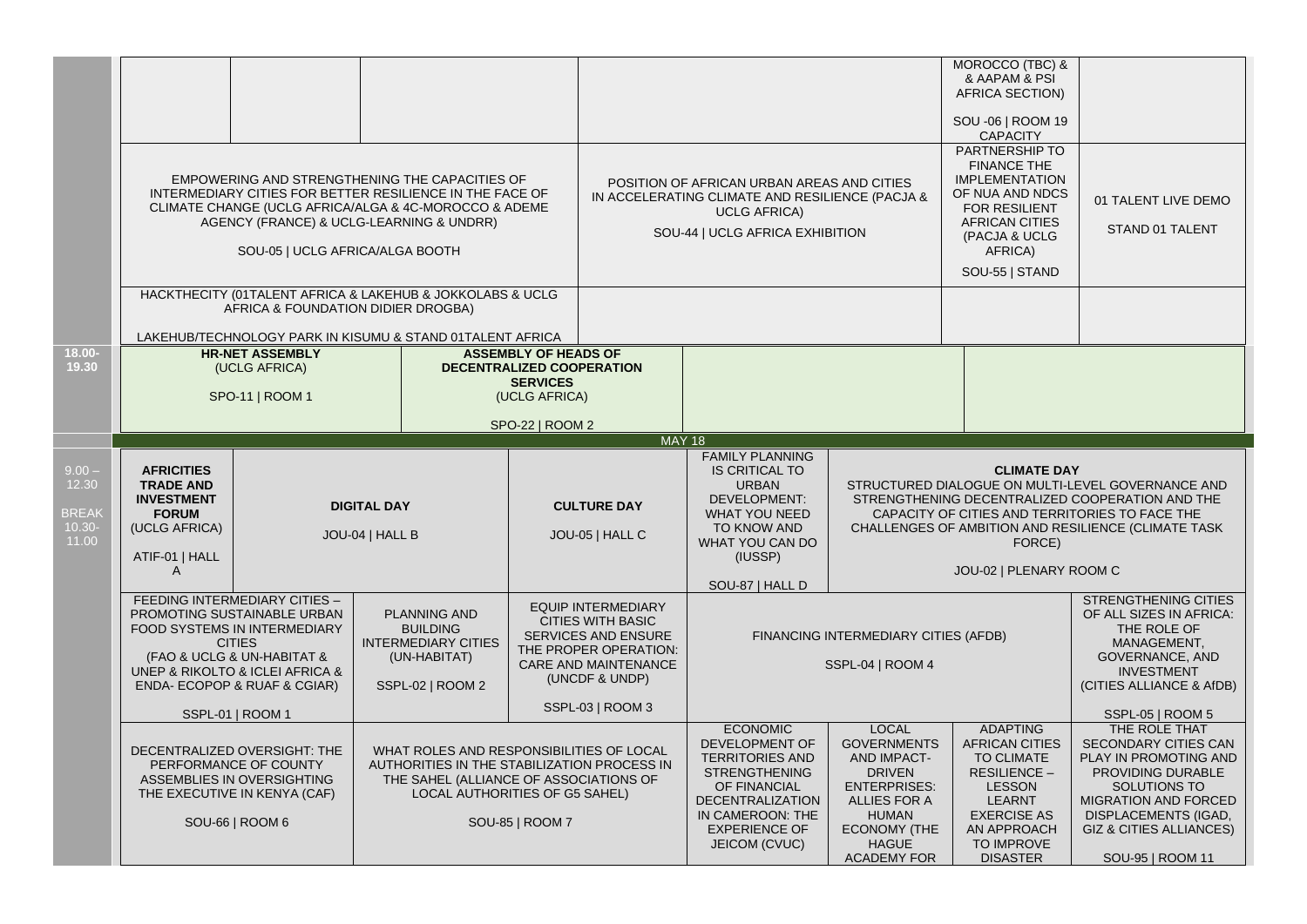|                                                       |                                                                                                                                                                                                                                                                                                                                     |                                                                                                                                                                                     |                                                                                                                                                                               |                                                                                                                                                                                                                                        | SOU-22   ROOM 8                                                               | <b>LOCAL</b><br><b>GOVERNANCE</b><br>AND OXFAM)<br>SOU-25   ROOM 9                                                                                                                | <b>PREPAREDNESS</b><br>AND RESPONSE<br>(ETHEKWINI<br><b>MUNICIPALITY)</b><br>SOU-30   ROOM<br>10 |                                                                                                                                                                                                                                                                                            |                                                                           |
|-------------------------------------------------------|-------------------------------------------------------------------------------------------------------------------------------------------------------------------------------------------------------------------------------------------------------------------------------------------------------------------------------------|-------------------------------------------------------------------------------------------------------------------------------------------------------------------------------------|-------------------------------------------------------------------------------------------------------------------------------------------------------------------------------|----------------------------------------------------------------------------------------------------------------------------------------------------------------------------------------------------------------------------------------|-------------------------------------------------------------------------------|-----------------------------------------------------------------------------------------------------------------------------------------------------------------------------------|--------------------------------------------------------------------------------------------------|--------------------------------------------------------------------------------------------------------------------------------------------------------------------------------------------------------------------------------------------------------------------------------------------|---------------------------------------------------------------------------|
|                                                       | THE NXT50<br><b>SUSTAINABLE</b><br>CITIES:<br><b>DEVELOPMENT</b><br><b>CHARTER CITIES</b><br>AFRICA ACTION<br><b>PLANNING</b><br><b>TOOLS (IFDD)</b><br>PLAN (CCI)<br>SOU-23   ROOM<br>SOU-19   ROOM<br>12<br>13                                                                                                                    |                                                                                                                                                                                     | EQUAL PARTNERSHIPS - AFRICAN INTERMEDIARY<br>CITIES AS ACTORS AND PARTNERS IN URBAN<br>MIGRATION GOVERNANCE MAIN SESSION (EQUAL<br>PARTNERSHIPS PROJECT)<br>SOU-88   ROOM 14  |                                                                                                                                                                                                                                        | (GIZ INCLUSIVE VIOLENCE AND CRIME PREVENTION (VCP)                            | GAMIFYING LEARNING FOR THE CO-DESIGN OF SAFER<br>COMMUNITIES THROUGH INDAWO AN AREA-BASED<br>VIOLENCE PREVENTION SIMULATION<br>PROGRAMME)<br>SOU-102   ROOM 15                    |                                                                                                  | DEVELOPMENT OF<br><b>INTERMEDIARY CITIES</b><br>FOR THE<br><b>IMPLEMENTATION OF</b><br>THE SDGS AND THE<br>AFRICAN AGENDA 2063<br>(UN-DESA, DIRECTORATE<br>OF PUBLIC INSTITUTIONS<br><b>AND DIGITAL</b><br><b>GOVERNANCE (DIPGD) &amp;</b><br><b>UCLG AFRICA/ALGA)</b><br>SOU-07   ROOM 16 |                                                                           |
|                                                       |                                                                                                                                                                                                                                                                                                                                     | <b>FINANCING BASIC</b><br><b>INFRASTRUCTURES IN CITIES AND</b><br>REGIONS EXPOSED TO FACTORS<br>OF INSTABILITY (RIAFCO AND<br>FEICOM)<br>SOU-47   ROOM 17                           |                                                                                                                                                                               | THE PERFORMANCE OF<br>ACTIVATING AGENCY FOR LOCAL CLIMATE ACTION: CIVIL SOCIETY AND LOCAL<br>MUNICIPALITIES (DGCT,<br>GOVERNMENTS COLLECTIVELY DEFINING PRACTICE REFORM<br>MOROCCO)<br>(ICLEI)<br>SOU-34   ROOM 19<br>SOU-79   ROOM 18 |                                                                               |                                                                                                                                                                                   |                                                                                                  |                                                                                                                                                                                                                                                                                            |                                                                           |
|                                                       | INTEGRATION OF DIVERSITY AND<br><b>INCLUSION IN LOCAL AND</b><br>REGIONAL GOVERNMENTS IN A<br>CONTEXT OF POLITICAL AND<br>INSTITUTIONAL TRANSITION,<br>EXAMPLES OF SEVERAL LOCAL<br>AND REGIONAL GOVERNMENTS IN<br>AFRICA (NEGABONON REFLECTION<br>AND ACTION GROUP FOUNDATION<br>& UCLG AFRICA/ALGA)<br>SOU-107   UCLG AFRICA/ALGA |                                                                                                                                                                                     | [10.00-11.00] FREEDOM PARK FACELIFT PROGRAM AND THE HIGH-LEVEL BIKE<br>RIDE (UN-HABITAT)                                                                                      |                                                                                                                                                                                                                                        | 2021 STATE OF SOUTH<br>AFRICAN CITIES REPORT<br>(SACN)<br>SOU-89   EXHIBITION | THE ROLE OF PENSION<br><b>FUNDS IN ADVANCING</b><br><b>INFRASTRUCTURE</b><br><b>DEVELOPMENT IN</b><br>AFRICA (LASER<br><b>PROPERTY SERVICES)</b><br>SOU-116   EXHIBITION          |                                                                                                  |                                                                                                                                                                                                                                                                                            |                                                                           |
|                                                       |                                                                                                                                                                                                                                                                                                                                     | <b>EXHIBITION</b><br>HACKTHECITY (01TALENT AFRICA<br>& LAKEHUB & JOKKOLABS & UCLG<br>AFRICA & FOUNDATION DIDIER<br>DROGBA)<br>LAKEHUB/TECHNOLOGY PARK IN<br>KISUMU & STAND 01TALENT |                                                                                                                                                                               |                                                                                                                                                                                                                                        |                                                                               |                                                                                                                                                                                   |                                                                                                  |                                                                                                                                                                                                                                                                                            |                                                                           |
|                                                       |                                                                                                                                                                                                                                                                                                                                     | <b>AFRICA</b>                                                                                                                                                                       |                                                                                                                                                                               | <b>BREAK</b>                                                                                                                                                                                                                           |                                                                               |                                                                                                                                                                                   |                                                                                                  |                                                                                                                                                                                                                                                                                            |                                                                           |
| $14.30 -$<br>18.00<br><b>BREAK</b><br>16.00-<br>16.30 |                                                                                                                                                                                                                                                                                                                                     | <b>AFRICITIES TRADE AND</b><br><b>INVESTMENT FORUM</b><br>ATIF-01   HALL A                                                                                                          | INDUSTRIALIZATION IN AFRICAN<br>INTERMEDIARY CITIES, A NECESSITY<br>FOR THE CONTINENT'S ECONOMIC<br><b>DEVELOPMENT</b><br>(NATIONAL INDUSTRY<br><b>ENCOURAGEMENT SOCIETY)</b> |                                                                                                                                                                                                                                        | <b>CULTURE DAY</b><br>JOU-05   HALL C                                         | FAMILY PLANNING IS CRITICAL<br>TO URBAN DEVELOPMENT:<br>WHAT YOU NEED TO KNOW AND<br>WHAT YOU CAN DO - BEST<br>PRACTICES BY CITIES & LOCAL<br>AND REGIONAL AUTHORITIES<br>(IUSSP) |                                                                                                  |                                                                                                                                                                                                                                                                                            | THE DEVOLUTION JOURNEY -<br>THE KENYAN EXPERIENCE<br><b>IFOLLOWED BYI</b> |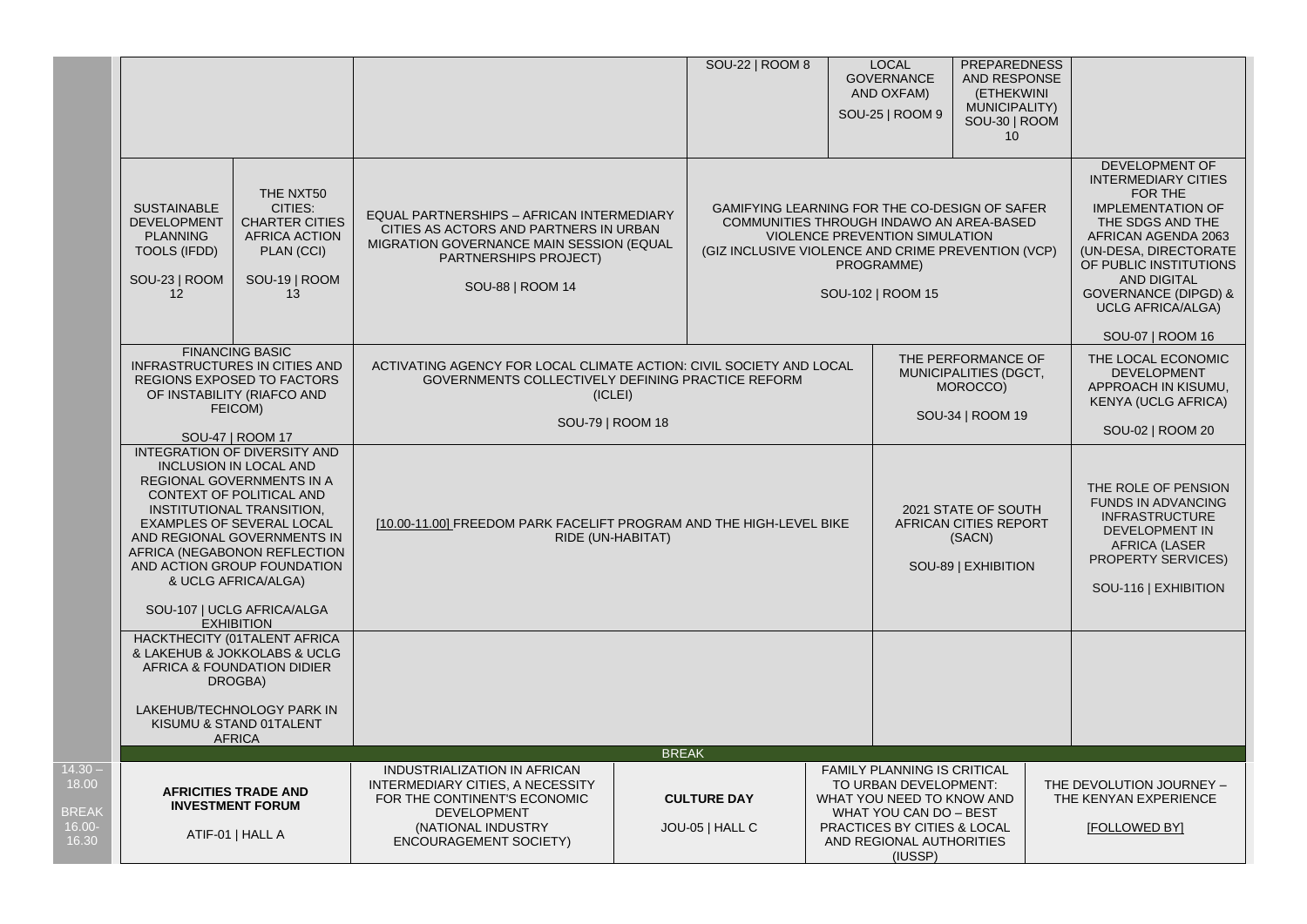|  |                                                                                                                                                                                                                                                                                                            | SOU-114   HALL B                                                                                                                                                                                                    |                                                                                                                                                                                           |                                                                                                                                                                                                                                         |                                                                                                      |                                                                                                                                                                                                                                                                       | SOU-87   HALL D                                                                                                                                                                                                                                     |                                                                                                                                                                                                                          | DEVOLUTION JOURNEY - THE<br>AFRICAN COMPARATIVE<br><b>PERSPECTIVE</b><br>SOU-129   PLENARY ROOM C                                                                                                                                                                                                                                                                                                         |  |                                                                                                                                                                                                                                                                                                                                                      |
|--|------------------------------------------------------------------------------------------------------------------------------------------------------------------------------------------------------------------------------------------------------------------------------------------------------------|---------------------------------------------------------------------------------------------------------------------------------------------------------------------------------------------------------------------|-------------------------------------------------------------------------------------------------------------------------------------------------------------------------------------------|-----------------------------------------------------------------------------------------------------------------------------------------------------------------------------------------------------------------------------------------|------------------------------------------------------------------------------------------------------|-----------------------------------------------------------------------------------------------------------------------------------------------------------------------------------------------------------------------------------------------------------------------|-----------------------------------------------------------------------------------------------------------------------------------------------------------------------------------------------------------------------------------------------------|--------------------------------------------------------------------------------------------------------------------------------------------------------------------------------------------------------------------------|-----------------------------------------------------------------------------------------------------------------------------------------------------------------------------------------------------------------------------------------------------------------------------------------------------------------------------------------------------------------------------------------------------------|--|------------------------------------------------------------------------------------------------------------------------------------------------------------------------------------------------------------------------------------------------------------------------------------------------------------------------------------------------------|
|  | <b>INTERNATIONAL</b><br><b>ALLIANCE OF</b><br><b>INHABITANTS</b><br>SDA-01   ROOM                                                                                                                                                                                                                          | <b>BUILDING,</b><br><b>SAFER AND</b><br><b>INCLUSIVE</b><br><b>CITIES FOR</b><br>WOMEN-<br><b>WOMEN'S</b><br><b>ORGANIZATION</b><br>(KISUMU<br><b>KENYA &amp; UCLG</b><br>AFRICA)<br>SDA-02   ROOM<br>$\mathcal{P}$ | YOUNG AFRICAN<br><b>LEADERS: DRIVERS</b><br>OF A SUSTAINABLE<br><b>FUTURE IN</b><br><b>INTERMEDIARY</b><br>CITIES (UCLG<br>AFRICA, NORTH<br>AFRICA REGIONAL<br>OFFICE)<br>SDA-03   ROOM 3 | <b>TRIANGULAR</b><br><b>COOPERATION</b><br>LEVER FOR<br><b>SOLIDARITY</b><br><b>DEVELOPMENT</b><br>OF<br><b>TERRITORIES:</b><br><b>CONTRIBUTIONS</b><br>OF TERRITORIAL<br><b>COACHING</b><br>(REGION DE<br>L'ORIENTAL)<br>SOU-24   ROOM | <b>SUBNATIONAL</b><br><b>FINANCING</b><br><b>FOR AFRICAN</b><br>CITIES, (AfDB)<br>SDA-05   ROOM<br>5 | <b>THE</b><br><b>CONTRIBUTION OF</b><br><b>TRADITIONAL</b><br><b>AUTHORITIES TO</b><br><b>THE</b><br>DEVELOPMENT OF<br><b>INTERMEDIARY</b><br><b>CITIES IN AFRICA</b><br>(AFRICA<br><b>INDIGENOUS</b><br><b>GOVERNANCE</b><br>COUNCIL)<br>SDA-06   ROOM 6             |                                                                                                                                                                                                                                                     | <b>TEN</b><br><b>CRITICAL</b><br><b>ACTIONS</b><br><b>CITIES MUST</b><br><b>TAKE TO</b><br><b>TRANSFORM</b><br><b>THEIR</b><br><b>URBAN</b><br><b>FOOD</b><br><b>SYSTEMS</b><br>(ICLEI)<br>SDA-07  <br>ROOM <sub>7</sub> | THE ROLE OF THE<br><b>MEDIA IN THE</b><br>PROMOTION AND<br><b>BRANDING OF</b><br><b>INTERMEDIARY</b><br>CITIES: FOCUS ON<br>THE IMPACT OF<br><b>SOCIAL</b><br><b>NETWORKS IN</b><br><b>CITY</b><br><b>COMMUNICATION</b><br>(ECHOS<br><b>COMMUNICATION</b><br>& INTERNATIONAL<br><b>FEDERATION OF</b><br><b>JOURNALISTS &amp;</b><br><b>NATIONAL</b><br><b>MOROCCAN</b><br>PRESS UNION)<br>SDA-08   ROOM 8 |  | THE AFRICAN<br><b>SUPPORT FUND FOR</b><br><b>INTERNATIONAL</b><br><b>DECENTRALIZED</b><br><b>COOPERATION OF</b><br><b>LOCAL AUTHORITIES:</b><br><b>SHARING</b><br><b>EXPERIENCE AND</b><br>GOOD<br>PRACTICES TOWARDS<br>A SUSTAINABLE<br>DEVELOPMENT OF<br><b>AFRICAN</b><br><b>TERRITORIAL</b><br>AUTHORITIES (DGCT,<br>MOROCCO)<br>SOU-33   ROOM 9 |
|  | <b>BUILDING RESILIENT FOOD</b><br>SYSTEMS IN INTERMEDIARY<br><b>CITIES</b><br>THE ROLE OF URBAN AND PERI-<br>URBAN AGRICULTURE IN CITY<br><b>REGION FOOD SYSTEMS (FAO &amp;</b><br>RUAF)<br>SOU-40   ROOM 10                                                                                               |                                                                                                                                                                                                                     | THE AFRICAN<br>NETWORK OF<br><b>TERRITORIAL</b><br><b>DEVELOPMENT</b><br><b>AGENCIES (AGENCE</b><br>DE.<br><b>DEVELOPPEMENT</b><br>DE L'ORIENTAL)<br>SOU-42   ROOM 11                     | BUILDING CLIMATE RESILIENCE OF<br>THE URBAN POOR - MOBILIZING<br><b>INVESTMENT IN RESILIENCE</b><br><b>WHERE IT MATTERS</b><br>(SDHUD, UN-HABITAT)<br>SOU-76   ROOM 12                                                                  |                                                                                                      | <b>PARTNERSHIPS</b><br><b>FOR SUSTAINABLE</b><br><b>CITIES: THE WAY</b><br><b>FORWARD</b><br>[FOLLOWED BY]<br><b>EXCHANGE WITH</b><br><b>AFRICAN NATIONAL</b><br><b>ASSOCIATIONS OF</b><br><b>LOCAL</b><br><b>AUTHORITIES</b><br>(EUROPEAN UNION)<br>SOU-26   ROOM 13 |                                                                                                                                                                                                                                                     |                                                                                                                                                                                                                          | PUTTING PEOPLE AT THE CENTER OF DEVELOPMENT<br>THROUGH THE FINANCING OF COLLINARY COOPERATIVES<br>(ACO-BURUNDI)<br>SOU-53   ROOM 14                                                                                                                                                                                                                                                                       |  |                                                                                                                                                                                                                                                                                                                                                      |
|  | <b>RESPONDING</b><br><b>TO URBAN</b><br><b>CONFLICTS:</b><br><b>SEMINAR ON</b><br><b>EARLY</b><br>THE ECONOMIC POWER OF AFRICA'S<br><b>WARNING AND</b><br><b>CONFLICT</b><br>CITIES (SWAC/OECD)<br><b>PREVENTION</b><br>(ACCORD &<br>SOU-97   ROOM 16<br><b>UCLG</b><br>AFRICA/ALGA)<br>SOU-106<br>ROOM 15 |                                                                                                                                                                                                                     |                                                                                                                                                                                           | <b>HEALTH CRISIS AND SECURITY</b><br>CRISIS: THE IMPACT ON THE<br>FINANCIAL SITUATION OF LOCAL<br><b>AUTHORITIES</b><br>(GIZ)<br>SOU-98   ROOM 17                                                                                       |                                                                                                      |                                                                                                                                                                                                                                                                       | DECENT WORK AND EQUITABLE<br>ACCESS TO QUALITY LOCAL AND<br>REGIONAL PUBLIC SERVICES IN<br><b>AFRICAN CITIES:</b><br>THE TRANSFORMATIVE POWER OF<br>CONSTRUCTIVE SOCIAL DIALOGUE<br>(PSI, AFRICA SECTION & UCLG<br>AFRICA/ALGA)<br>SOU-10   ROOM 18 |                                                                                                                                                                                                                          | MULTIPLY THE EFFORTS AND REPORTS OF<br>LOCAL AUTHORITIES FOR THE<br>"LOCALIZATION OF THE SDGS" (VLRS –<br>VSRS) (UCLG AFRICA & UCLG)<br>SOU-20   ROOM 19                                                                                                                                                                                                                                                  |  |                                                                                                                                                                                                                                                                                                                                                      |
|  | <b>LEDNA</b><br><b>STEERING</b>                                                                                                                                                                                                                                                                            | SOLIDIFYING ACTION FOR CITIES AND<br>01 TALENT LIVE DEMO<br><b>URBAN AREAS</b>                                                                                                                                      |                                                                                                                                                                                           |                                                                                                                                                                                                                                         | <b>HACKTHECITY (01TALENT AFRICA &amp;</b><br>LAKEHUB & JOKKOLABS & UCLG                              |                                                                                                                                                                                                                                                                       | TECHNICAL SESSION / COMSSA<br>SUSTAINABLE ENERGY ACCESS AND                                                                                                                                                                                         |                                                                                                                                                                                                                          |                                                                                                                                                                                                                                                                                                                                                                                                           |  |                                                                                                                                                                                                                                                                                                                                                      |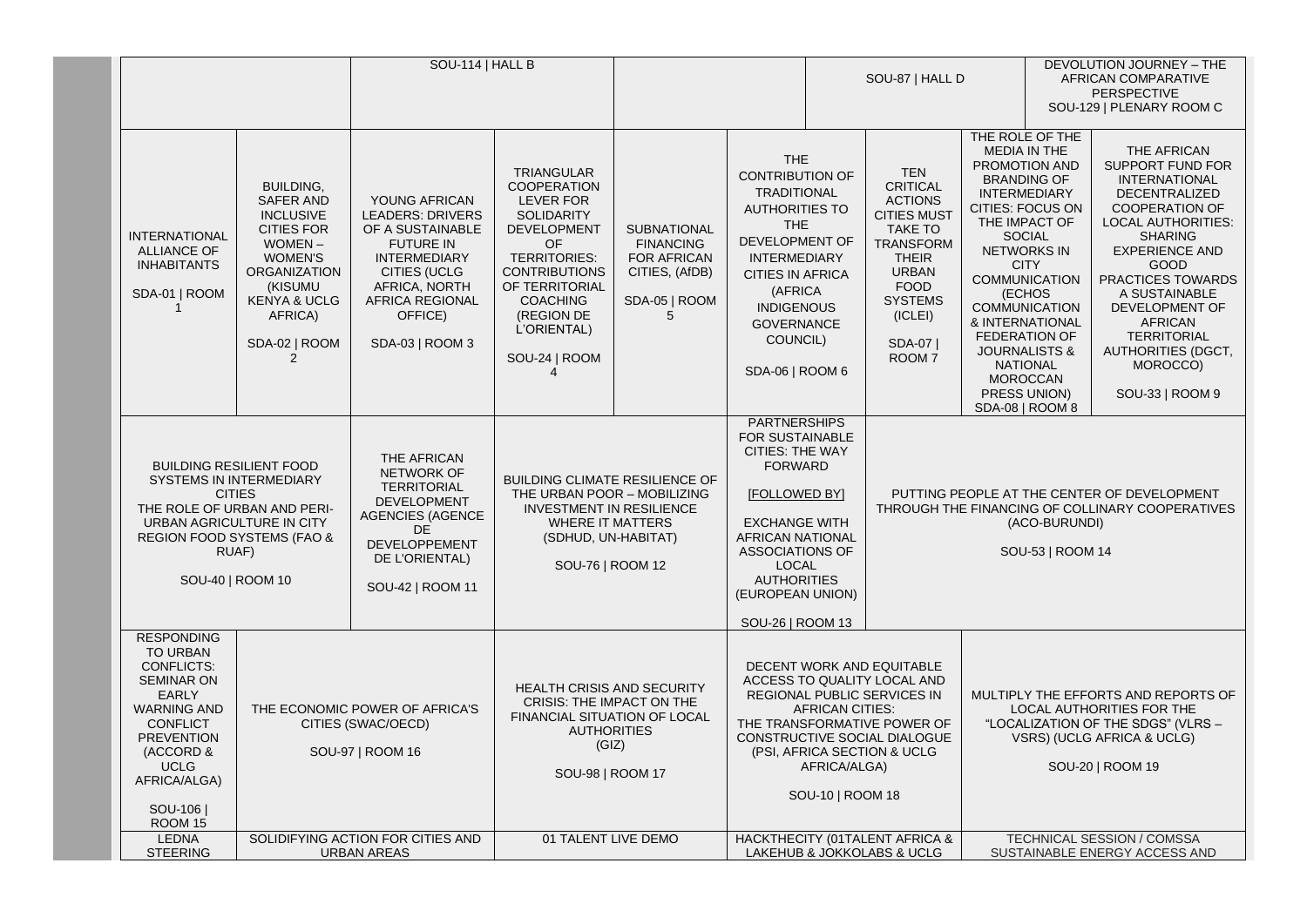|                    | <b>COMMITTEE</b><br>(UCLG AFRICA)<br>SPO-13   ROOM<br>20                                                                                                                                                                                 |                                                                                          | (PACJA & UCLG AFRICA & GCOM &<br>COMSSA & EUROPEAN UNION & C40<br>CITIES CLIMATE LEADERSHIP GROUP)<br><b>SOU-59</b>                                                                        |                                                                     | STAND 01 TALENT |                                                                                                                                                                                                                                                                                                                                                                                        | AFRICA & FOUNDATION DIDIER<br>DROGBA)<br>LAKEHUB/TECHNOLOGY PARK IN<br>KISUMU & STAND 01TALENT<br><b>AFRICA</b>                             |                                                                                                             |                                                                                                                  | <b>CLIMATE ACTION PLAN (SEACAP)  </b><br><b>WORKHOP ROOM EXHIBITION</b>                                                                    |  |
|--------------------|------------------------------------------------------------------------------------------------------------------------------------------------------------------------------------------------------------------------------------------|------------------------------------------------------------------------------------------|--------------------------------------------------------------------------------------------------------------------------------------------------------------------------------------------|---------------------------------------------------------------------|-----------------|----------------------------------------------------------------------------------------------------------------------------------------------------------------------------------------------------------------------------------------------------------------------------------------------------------------------------------------------------------------------------------------|---------------------------------------------------------------------------------------------------------------------------------------------|-------------------------------------------------------------------------------------------------------------|------------------------------------------------------------------------------------------------------------------|--------------------------------------------------------------------------------------------------------------------------------------------|--|
| $18.00 -$<br>19.30 |                                                                                                                                                                                                                                          | <b>GENERAL ASSEMBLY OF REFELA</b><br>(UCLG AFRICA)<br>SPO-09   ROOM 1                    |                                                                                                                                                                                            | <b>GENERAL ASSEMBLY OF YELO</b><br>(UCLG AFRICA)<br>SPO-08   ROOM 2 |                 | <b>ASSEMBLY OF TERRITORIAL</b><br><b>COACHES</b><br>(UCLG AFRICA)<br>SPO-17   ROOM 3                                                                                                                                                                                                                                                                                                   |                                                                                                                                             |                                                                                                             | <b>AUTHORITIES</b><br>(UCLG AFRICA)<br>SPO-10   ROOM 4                                                           | ASSEMBLY OF PERMANENT SECRETARIES/ EXECUTIVE<br>DIRECTORS OF NATIONAL ASSOCIATIONS OF LOCAL                                                |  |
|                    | <b>FINET ASSEMBLY</b><br>(UCLG AFRICA)<br>SPO-07   ROOM 5                                                                                                                                                                                |                                                                                          | <b>TECHNET ASSEMBLY</b><br>(UCLG AFRICA)<br>SPO-15   ROOM 6                                                                                                                                |                                                                     |                 | <b>MAGNET ASSEMBLY</b><br>(UCLG AFRICA)<br>SPO-14   ROOM 7                                                                                                                                                                                                                                                                                                                             |                                                                                                                                             |                                                                                                             | <b>MANAGEMENT</b><br><b>COMMITTEE MEETING</b><br><b>JINJA PROJECT</b><br>(UCLG AFRICA)<br>SOU-118   SUISSE HOTEL |                                                                                                                                            |  |
| $9.00 -$           |                                                                                                                                                                                                                                          | <b>MADEL ASSEMBLY</b><br>(UCLG AFRICA)<br>SPO-16   ROOM 8                                |                                                                                                                                                                                            |                                                                     |                 |                                                                                                                                                                                                                                                                                                                                                                                        |                                                                                                                                             |                                                                                                             |                                                                                                                  |                                                                                                                                            |  |
| 12.30              |                                                                                                                                                                                                                                          | <b>WOMEN'S DAY</b>                                                                       |                                                                                                                                                                                            | YOUTH DAY                                                           |                 | <b>MAY 19</b><br><b>URBAN PLANNING DAY</b>                                                                                                                                                                                                                                                                                                                                             |                                                                                                                                             | <b>INVEST IN KISUMU ()</b>                                                                                  |                                                                                                                  | <b>CLIMATE DAY - COM SSA</b>                                                                                                               |  |
| <b>BREAK</b>       |                                                                                                                                                                                                                                          | JOU-06   HALL A                                                                          | JOU-07   HALL B                                                                                                                                                                            |                                                                     |                 | JOU-01   HALL C                                                                                                                                                                                                                                                                                                                                                                        |                                                                                                                                             | SOU-49   HALL D                                                                                             |                                                                                                                  | JOU-02   PLENARY ROOM C                                                                                                                    |  |
| $10.30 -$<br>11.00 | <b>CHAMPIONING</b><br><b>SAFE AND</b><br><b>GREEN</b><br><b>MOBILITY IN</b><br><b>AFRICA'S</b><br>CITIES (UN<br>SAFETY ROAD)<br>SOU-77  <br>ROOM <sub>1</sub>                                                                            | <b>COMMITTEE 21</b><br>AFRICA-<br><b>CULTURE (UCLG</b><br>AFRICA)<br>SOU-101   ROOM<br>2 | METROPOLISES AS A<br>DRIVING FORCE FOR<br><b>NATIONAL</b><br><b>DEVELOPMENT</b><br>FNAU (NATIONAL<br><b>FEDERATION OF</b><br><b>URBAN PLANNING</b><br>AGENCIES, FRANCE)<br>SOU-82   ROOM 3 |                                                                     |                 | KENYA'S DEVOLVED GOVERNANCE:<br>PROMOTING NATIONAL UNITY<br>THROUGH PUBLIC PARTICIPATION<br>AND INCLUSIVITY IN URBAN<br>MANAGEMENT (MINISTRY OF<br>DEVOLUTION, KENYA)<br>SOU-71   ROOM 4                                                                                                                                                                                               | FOSTERING URBAN RESILIENCE<br>THROUGH PREPAREDNESS ACTIVITIES:<br>LESSONS FROM SOUTHERN AFRICA<br>(WORLD FOOD PROGRAMME)<br>SOU-91   ROOM 5 |                                                                                                             |                                                                                                                  | <b>INVESTMENT ROUNDTABLE</b><br><b>WITH THE CITIES</b><br><b>INVESTMENT FACILITY</b><br>(CITIES INVESTMENT<br>FACILITY)<br>SOU-63   ROOM 6 |  |
|                    | URBAN ECONOMIC PLANNING AND<br>ITS LONG-TERM IMPACT BENEFITS<br>- A KENYAN CASE STUDY OF 12<br><b>MUNICIPALITIES</b><br>[FOLLOWED BY]<br>ITERATIVE, INCLUSIVE, AND<br><b>INTEGRATED RESILIENCE</b><br>PLANNING (SUED)<br>SOU-51   ROOM 7 |                                                                                          | <b>SHARING</b><br><b>NETWORKING ON</b><br>THE LOCAL<br><b>LEADERSHIP</b><br><b>EXCELLENCE AWARD</b><br>(PELL) (ENDA<br>ECOPOP)<br>SOU-27   ROOM 8                                          |                                                                     |                 | <b>OWN SOURCE REVENUE</b><br>OPTIMIZATION: THE ROLE OF REFORM<br>INCENTIVES AND HOW THEY CAN<br><b>STRENGTHENED</b><br>(CITIES ALLIANCE, UNCDF, COUNCIL<br>OF GOVERNORS (COG), UN-HABITAT)<br><b>[FOLLOWED BY]</b><br>THE CITY WE NEED IN AFRICA<br><b>CAMPAIGN - THE ROLE OF</b><br><b>INTERMEDIARY CITIES</b><br>(UN-HABITAT, WUC, UCLG AFRICA,<br>KISUMU COUNTY)<br>SOU-57   ROOM 9 |                                                                                                                                             | CITY TO CITY, PEER LEARNING FORUM<br>- THE AFRICAN EXPERIENCE (KISUMU-<br><b>KENYA)</b><br>SOU-54   ROOM 10 |                                                                                                                  | SPORT AS THE CATALYST<br>FOR PEACE, SOCIAL<br><b>COHESION AND COMMUNITY</b><br>DEVELOPMENT (SALGA)<br>SOU-32   ROOM 11                     |  |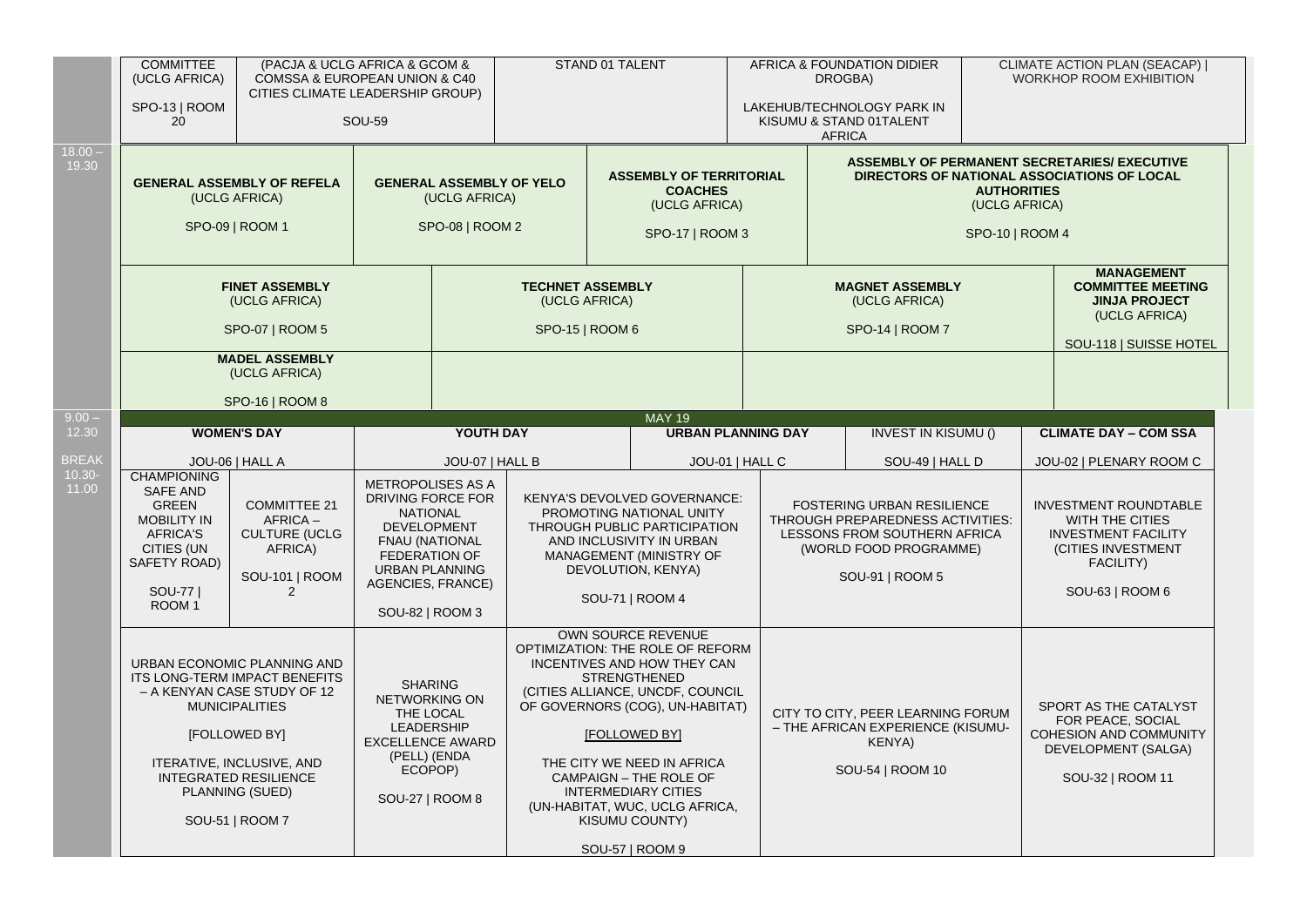|                        | RUFISQUE AND TERRITORIES, A<br>PROJECTED INTERMEDIARY<br>AFRICAN URBAN SPACE<br>(RHIA & CEDUIR)<br>SOU-72   ROOM 12                                                                                                |                                                                                                                                                                                                                                           | <b>AFRICAN</b><br><b>INTERMEDIARY</b><br>CITIES: AN<br><b>OPPORTUNITY FOR</b><br><b>MASS PRODUCTION</b><br>OF DECENT HOUSING<br>(FEICOM AND UN-<br>HABITAT)<br>SOU-60   ROOM 13                                                               | <b>CENTRALIZATION</b><br><b>AND</b><br>PROCESSING OF<br><b>LOCAL</b><br><b>AUTHORITY</b><br><b>FINANCIAL DATA</b><br>(UCLG AFRICA)<br>SOU-17   ROOM<br>14                                                                                                                                                       | <b>MAKING CITIES</b>                                                                                                                                                                                                                            | RESILIENT 2030:<br>LEVERAGING<br><b>PARTNERSHIPS</b><br>THE CATALYTIC ROLE OF FINANCIAL<br><b>FOR RESILIENCE</b><br>ACCESS FOR MSMES OWNED BY<br><b>BUILDING</b><br>WOMEN, YOUTH AND OTHER<br><b>SUBJECT</b><br><b>VULNERABLE GROUPS ON THE</b><br>EVOLUTION OF SUSTAINABLE<br><b>MATTER: URBAN</b><br><b>NATURE AND</b><br>INTERMEDIARY CITIES OF AFRICA<br><b>CLIMATE LOCAL</b><br>(WEF)<br>SOLUTIONS FOR<br><b>IMPLEMENTATION</b><br>SOU-64   ROOM 16<br>(ICLEI)<br>SOU-80   ROOM 15 |                                                                                                                                                                                                                             |                                                                                                                                                                                                                    |                                                                                                                                                                                                                                             | ASSESSMENT AND<br><b>OUTLOOK FOR TRANSFERS</b><br>OF SKILLS AND RESOURCES<br>TO LOCAL AUTHORITIES<br>(DGCT OF MALI)<br>SOU-29   ROOM 17 |
|------------------------|--------------------------------------------------------------------------------------------------------------------------------------------------------------------------------------------------------------------|-------------------------------------------------------------------------------------------------------------------------------------------------------------------------------------------------------------------------------------------|-----------------------------------------------------------------------------------------------------------------------------------------------------------------------------------------------------------------------------------------------|-----------------------------------------------------------------------------------------------------------------------------------------------------------------------------------------------------------------------------------------------------------------------------------------------------------------|-------------------------------------------------------------------------------------------------------------------------------------------------------------------------------------------------------------------------------------------------|-----------------------------------------------------------------------------------------------------------------------------------------------------------------------------------------------------------------------------------------------------------------------------------------------------------------------------------------------------------------------------------------------------------------------------------------------------------------------------------------|-----------------------------------------------------------------------------------------------------------------------------------------------------------------------------------------------------------------------------|--------------------------------------------------------------------------------------------------------------------------------------------------------------------------------------------------------------------|---------------------------------------------------------------------------------------------------------------------------------------------------------------------------------------------------------------------------------------------|-----------------------------------------------------------------------------------------------------------------------------------------|
|                        | EGYPTIAN INITIATIVE - DECENT<br>LIFE - AFRICAN PERSPECTIVE<br>(EGYPT)<br>SOU-123   ROOM 18                                                                                                                         |                                                                                                                                                                                                                                           |                                                                                                                                                                                                                                               | FOSTERING AFRICAN CLIMATE ACTION AND CITY<br>RESILIENCE IN THE BUILT ENVIRONMENT (WORLD<br><b>GREEN BUILDING COUNCIL)</b><br>SOU-100   ROOM 19                                                                                                                                                                  | FINANCING AFFORDABLE HOUSING IN<br>INTERMEDIARY CITIES (AHFIC & AFD CAHF & RHF)<br>SOU-12   ROOM 20                                                                                                                                             |                                                                                                                                                                                                                                                                                                                                                                                                                                                                                         |                                                                                                                                                                                                                             |                                                                                                                                                                                                                    | THE PLACE OF THE<br><b>CIRCULAR ECONOMY AND</b><br><b>WASTE MANAGEMENT IN</b><br>THE ECOLOGICAL<br><b>TRANSITION OF</b><br><b>INTERMEDIARY CITIES</b><br>(UCLG AFRICA/ALGA &<br>ADEME, FRANCE)<br>SOU-04   UCLG AFRICA/ALGA<br><b>BOOTH</b> |                                                                                                                                         |
|                        | MEETING OF THE ACADEMIC<br>COUNCIL OF ALGA (UCLG AFRICA)<br>SPO-12   UCLG AFRICA/ALGA<br><b>BOOTH</b>                                                                                                              |                                                                                                                                                                                                                                           |                                                                                                                                                                                                                                               | HACKTHECITY (01TALENT AFRICA & LAKEHUB &<br>JOKKOLABS & UCLG AFRICA & FOUNDATION DIDIER<br>DROGBA)<br>LAKEHUB/TECHNOLOGY PARK IN KISUMU & STAND<br>01TALENT AFRICA                                                                                                                                              |                                                                                                                                                                                                                                                 |                                                                                                                                                                                                                                                                                                                                                                                                                                                                                         |                                                                                                                                                                                                                             |                                                                                                                                                                                                                    |                                                                                                                                                                                                                                             |                                                                                                                                         |
| $14.30 -$<br>18.00     |                                                                                                                                                                                                                    | <b>WOMEN'S DAY</b>                                                                                                                                                                                                                        |                                                                                                                                                                                                                                               |                                                                                                                                                                                                                                                                                                                 | <b>BREAK</b><br><b>URBAN PLANNING DAY</b><br>YOUTH DAY                                                                                                                                                                                          |                                                                                                                                                                                                                                                                                                                                                                                                                                                                                         |                                                                                                                                                                                                                             | <b>MAYORS' FORUM ON</b><br>AFRICAN CITIES FOR CLEAN<br>AIR (C40 CITIES)                                                                                                                                            |                                                                                                                                                                                                                                             | <b>CLIMATE DAY - COM SSA</b>                                                                                                            |
| <b>BREAK</b><br>16.00- |                                                                                                                                                                                                                    | JOU-06/SOU-78  HALL A                                                                                                                                                                                                                     |                                                                                                                                                                                                                                               | JOU-07   HALL B                                                                                                                                                                                                                                                                                                 |                                                                                                                                                                                                                                                 | JOU-01  HALL C<br>SOU-73   HALL D                                                                                                                                                                                                                                                                                                                                                                                                                                                       |                                                                                                                                                                                                                             |                                                                                                                                                                                                                    |                                                                                                                                                                                                                                             | JOU-02   PLENARY ROOM C                                                                                                                 |
| 16.30                  | <b>INTEGRATED</b><br><b>FRAMEWORKS</b><br>TO ACHIEVE<br><b>INCLUSIVE</b><br><b>INTERMEDIARY</b><br>CITIES; POLICY<br><b>AND</b><br><b>LEGISLATION</b><br>(COUNTY<br><b>ASSEMBLIES</b><br>FORUM)<br>SOU-43   ROOM 1 | <b>DIGITALIZATION</b><br>OF<br><b>HEALTHCARE</b><br><b>SYSTEMS FOR</b><br><b>IMPROVED</b><br>PLANNING.<br>RESPONSE,<br>AND HEALTH<br><b>OUTCOMES</b><br>(KISUMU<br><b>COUNTY</b><br><b>DEPARTMENT</b><br>OF HEALTH)<br>SOU-67   ROOM<br>2 | <b>LAUNCH OF A</b><br>NETWORK OF<br><b>AFRICAN</b><br><b>LOCAL</b><br><b>AUTHORITIES</b><br><b>COMMITTED</b><br>TO THE<br><b>RECOGNITION</b><br><b>OF</b><br><b>UNSEWERED</b><br><b>SANITATION</b><br>(YCID)<br>SOU-93  <br>ROOM <sub>3</sub> | <b>CARRYING OUT</b><br><b>CROSS-BORDER</b><br>DEVELOPMENT<br>PROJECTS OR<br>PROJECTS WITH A<br><b>CROSS-BORDER</b><br><b>IMPACT WITH</b><br><b>LOCAL</b><br><b>AUTHORITIES: THE</b><br><b>INTEGRATED</b><br><b>CROSS-BORDER</b><br><b>DEVELOPMENT</b><br><b>SCHEME (SATI)</b><br>(CCT WAEMU)<br>SOU-84   ROOM 4 | <b>PARTNERSHIPS</b><br>FOR LOCAL<br><b>DEMOCRACY</b><br><b>AND</b><br><b>SUSTAINABLE</b><br><b>DEVELOPMENT</b><br><b>BETWEEN</b><br><b>SWEDEN AND</b><br>AFRICA-<br><b>STORIES AND</b><br><b>OPPORTUNITIES</b><br>(CASDA)<br>SOU-14   ROOM<br>5 |                                                                                                                                                                                                                                                                                                                                                                                                                                                                                         | <b>PREVENTION</b><br>OF CRIME<br><b>AMONG YOUTH</b><br><b>THROUGH</b><br><b>LEVERAGING</b><br>ON<br><b>ALTERNATIVE</b><br><b>LIVELIHOODS</b><br>IN<br><b>INTERMEDIARY</b><br><b>CITIES</b><br>(UNODC)<br>SOU-15   ROOM<br>6 | <b>RISK INFORMED</b><br><b>URBAN</b><br>DEVELOPMENT:<br><b>TERRITORIAL</b><br><b>GOVERNANCE</b><br><b>SCHEMES FOR</b><br>ADDRESSING<br><b>SYSTEMIC RISKS</b><br>IN INTERMEDIARY<br>CITIES (GIZ)<br>SOU-16   ROOM 7 |                                                                                                                                                                                                                                             | <b>UCLG AFRICA SESSION</b><br>SOU-01   ROOM 8                                                                                           |
|                        |                                                                                                                                                                                                                    |                                                                                                                                                                                                                                           |                                                                                                                                                                                                                                               |                                                                                                                                                                                                                                                                                                                 |                                                                                                                                                                                                                                                 |                                                                                                                                                                                                                                                                                                                                                                                                                                                                                         |                                                                                                                                                                                                                             |                                                                                                                                                                                                                    |                                                                                                                                                                                                                                             |                                                                                                                                         |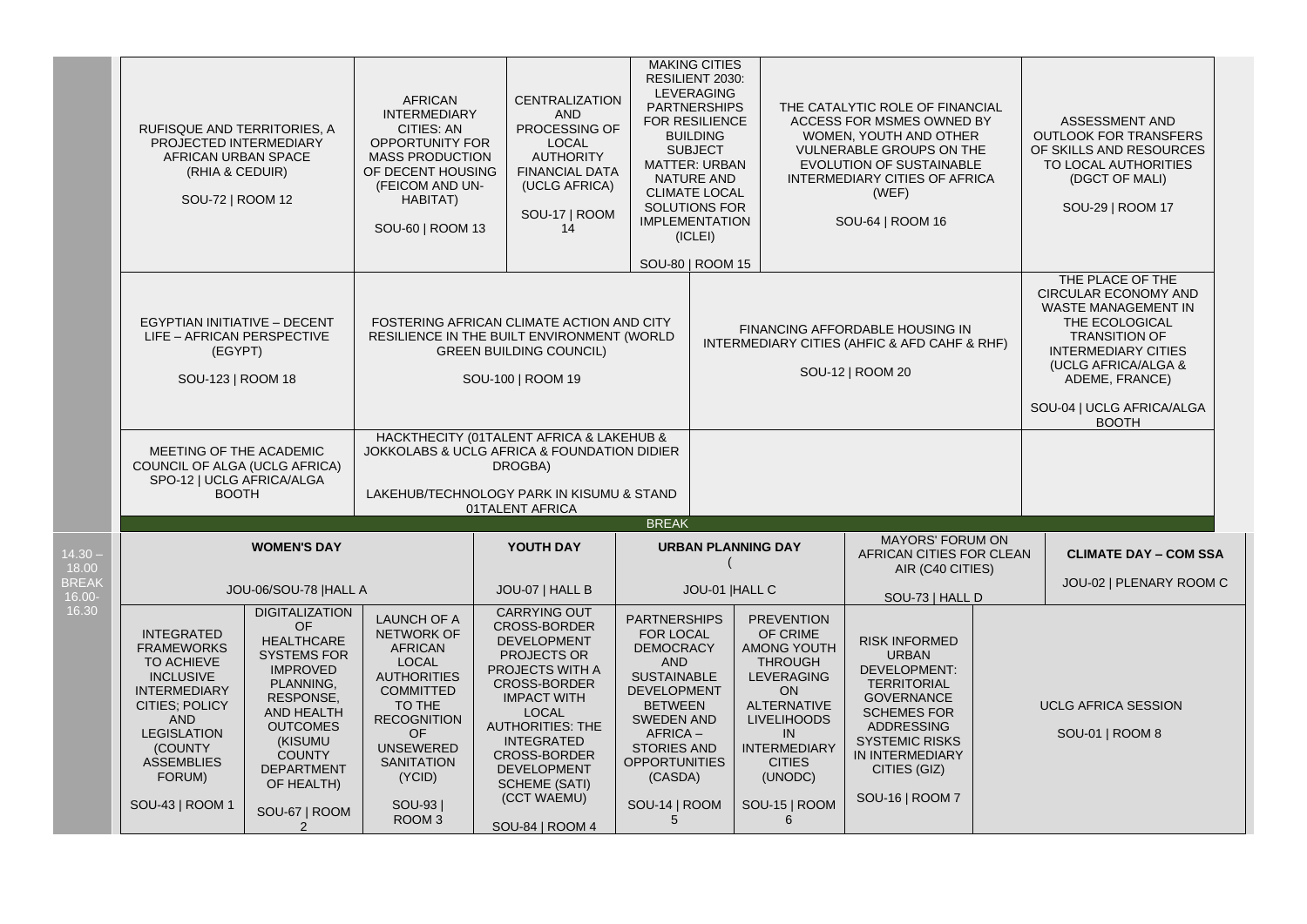| <b>IMPROVING</b><br><b>THE</b><br><b>RESILIENCE</b><br>OF AFRICAN<br>ACCESS TO SUSTAINABLE ENERGY IN AFRICAN CITIES<br><b>CITIES TO</b><br>(UCLG AFRICA/ALGA & ADEME)<br><b>CLIMATE</b><br><b>RISKS (AXA</b><br>SOU-75   ROOM 10<br>CLIMATE)<br>SOU-105<br>ROOM <sub>9</sub>                         |                                                                                                                                                                                                      |                                                                                                                                                                                                                                                                                                                                                                                 | AFRICA'S SILICON SAVANAH (KONZA<br><b>TECHNOPOLIS)</b><br>SOU-128   ROOM 11                                                                                                                                                                                                                                                                                                                                       |                                                                                                                                                                                                                                                                                                                      |                                                                                                            |                                                                                                                                                                    | SUSTAINABLY FUNDING BASIC SOCIAL SERVICES IN AFRICAN<br>LOCAL AUTHORITIES (FEICOM, UN-HABITAT AND UCLG<br>AFRICA)<br>SOU-62   ROOM 12                                                                                                                                                                                                                                                                           |  |  |
|------------------------------------------------------------------------------------------------------------------------------------------------------------------------------------------------------------------------------------------------------------------------------------------------------|------------------------------------------------------------------------------------------------------------------------------------------------------------------------------------------------------|---------------------------------------------------------------------------------------------------------------------------------------------------------------------------------------------------------------------------------------------------------------------------------------------------------------------------------------------------------------------------------|-------------------------------------------------------------------------------------------------------------------------------------------------------------------------------------------------------------------------------------------------------------------------------------------------------------------------------------------------------------------------------------------------------------------|----------------------------------------------------------------------------------------------------------------------------------------------------------------------------------------------------------------------------------------------------------------------------------------------------------------------|------------------------------------------------------------------------------------------------------------|--------------------------------------------------------------------------------------------------------------------------------------------------------------------|-----------------------------------------------------------------------------------------------------------------------------------------------------------------------------------------------------------------------------------------------------------------------------------------------------------------------------------------------------------------------------------------------------------------|--|--|
|                                                                                                                                                                                                                                                                                                      |                                                                                                                                                                                                      | PUBLIC PRIVATE PARTNERSHIPS (PPPS) AND SOLID<br>WASTE MANAGEMENT AS VEHICLES FOR PRIVATE<br>SECTOR INVESTMENT IN INFORMAL SETTLEMENTS:<br>PRESENTING AN INNOVATIVE PPP FROM KISUMU,<br><b>KENYA</b><br>(CSUDP, CDE, KIWAN, UN-HABITAT)<br>[FOLLOWED BY]<br>QUALITY URBANIZATION AND HEALTH FOR ALL IN<br>INTERMEDIARY CITIES IN AFRICA<br>(WHO, UN-HABITAT)<br>SOU-65   ROOM 13 | INCLUSIVE, SAFE,<br><b>ACCESSIBLE, AND</b><br><b>VIBRANT AFRICAN</b><br><b>CITIES WITH</b><br><b>QUALITY</b><br><b>CONTEXT</b><br><b>SENSIBLE PUBLIC</b><br><b>SPACES AT THE</b><br><b>HEART OF THEIR</b><br>DEVELOPMENT-<br><b>OFFICIAL LAUNCH</b><br>OF THE CENTER<br>ON THE AFRICAN<br><b>PUBLIC SPACES</b><br>(CENTRE ON<br><b>AFRICAN PUBLIC</b><br>SPACES, CITY OF<br>JOHANNESBURG)<br>SOU-115   ROOM<br>14 | THE SOCIAL AND<br><b>SOLIDARITY</b><br>ECONOMY.<br>LEVER FOR THE<br><b>ECONOMIC AND</b><br><b>SOCIAL</b><br><b>DEVELOPMENT</b><br>OF CITIES -<br><b>COOPERATIVES</b><br>AND SOCIETIES -<br><b>MUTUALISTS</b><br>(TERRITORIAL<br><b>COACHING &amp;</b><br><b>CITY OF DAKAR &amp;</b><br>GSEF)<br>SOU-125   ROOM<br>15 | EXPERIENCE OF COCODY AS A<br>MODEL OF A COSMOPOLITAN<br>COMMUNE (COMMUNE OF<br>COCODY)<br>SOU-28   ROOM 16 |                                                                                                                                                                    | INCLUSIVE URBAN WASTE MANAGEMENT<br>AND GOVERNANCE<br>(JARAMOGI OGINGA ODINGAUNIVERSITY OF<br>SCIENCE AND TECHNOLOGY AND<br><b>RESEARCH)</b><br>[FOLLOWED BY]<br>URBAN ECONOMIC GROWTH IN AFRICA: A<br>CASE STUDY OF NAIROBI CITY, KENYA<br>(KENYA INSTITUTE FOR PUBLIC POLICY<br>RESEARCH AND ANALYSIS (KIPPRA) AND<br><b>BROOKINGS INSTITUTIONS - AFRICA</b><br><b>GROWTH INITIATIVE)</b><br>SOU-86   ROOM 17 |  |  |
|                                                                                                                                                                                                                                                                                                      | PROMOTION OF DOING GOOD AND VOLUNTEERING<br>FOR SUSTAINABLE GROWTH OF AFRICA CITIES" &<br>GOOD DEEDS DAY NETWORKING DINNER (GOOD<br>DEEDS DAY INTERNATIONAL & VIO SOCIETY KENYA)<br>SOU-11   ROOM 18 |                                                                                                                                                                                                                                                                                                                                                                                 | <b>LOCAL</b><br><b>GOVERNMENT</b><br><b>INVESTMENT</b><br>FORUM (KISUMU)<br>SOU-127   ROOM<br>19                                                                                                                                                                                                                                                                                                                  | AFRICAN SOCIAL<br><b>HOUSING</b><br><b>FORUM: IMPACT</b><br>OF COVID-19 ON<br><b>ACCESS TO</b><br>SOCIAL HOUSING<br>(ASSOAL)<br>SOU-96   ROOM<br>20                                                                                                                                                                  | AIR QUALITY IN AFRICAN CITIES<br>PUBLICATION LAUNCH<br>(UN-HABITAT)<br>SOU-13   UN-HABITAT EXHIBITION      |                                                                                                                                                                    | 01 TALENT LIVE DEMO<br>STAND 01 TALENT                                                                                                                                                                                                                                                                                                                                                                          |  |  |
| TRAINING TEST ON THE INTRODUCTORY MODULE ON<br>"THE ECOLOGICAL TRANSITION OF TERRITORIES",<br>AND SYNTHETIC PRESENTATION OF THE TRAINING OF<br>TRAINERS ON THE MODULE "CLIMATE AND ENERGY<br>PLANNING IN AFRICA (UCLG AFRICA/ALGA & ADEME<br>AGENCY, FRANCE)<br>SOU-08   UCLG AFRICA/ALGA EXHIBITION |                                                                                                                                                                                                      | <b>TRIPARTITE PARTNERSHIP FOR</b><br>NETWORKING FOR PSUP<br>PARTNERSHIP TO ACHIEVE SDG 11<br>AND NEW URBAN AGENDA IN SLUMS<br>AND INFORMAL SETTLEMENTS<br>(ORGANIZATION OF AFRICA,<br>CARIBBEAN, AND PACIFIC GROUP OF<br>STATES (OACP) & EUROPEAN<br>COMMISSION (EC) & UN-HABITAT)<br>SOU-21   UN-HABITAT EXHIBITION                                                            |                                                                                                                                                                                                                                                                                                                                                                                                                   | VALUE CHAIN OPPORTUNITIES<br>AT MUNICIPAL LEVEL (SUED)<br>SOU-111   EXHIBITION                                                                                                                                                                                                                                       |                                                                                                            | HACKTHECITY (01TALENT AFRICA &<br>LAKEHUB & JOKKOLABS & UCLG AFRICA &<br>FOUNDATION DIDIER DROGBA)<br>LAKEHUB/TECHNOLOGY PARK IN KISUMU &<br>STAND 01TALENT AFRICA |                                                                                                                                                                                                                                                                                                                                                                                                                 |  |  |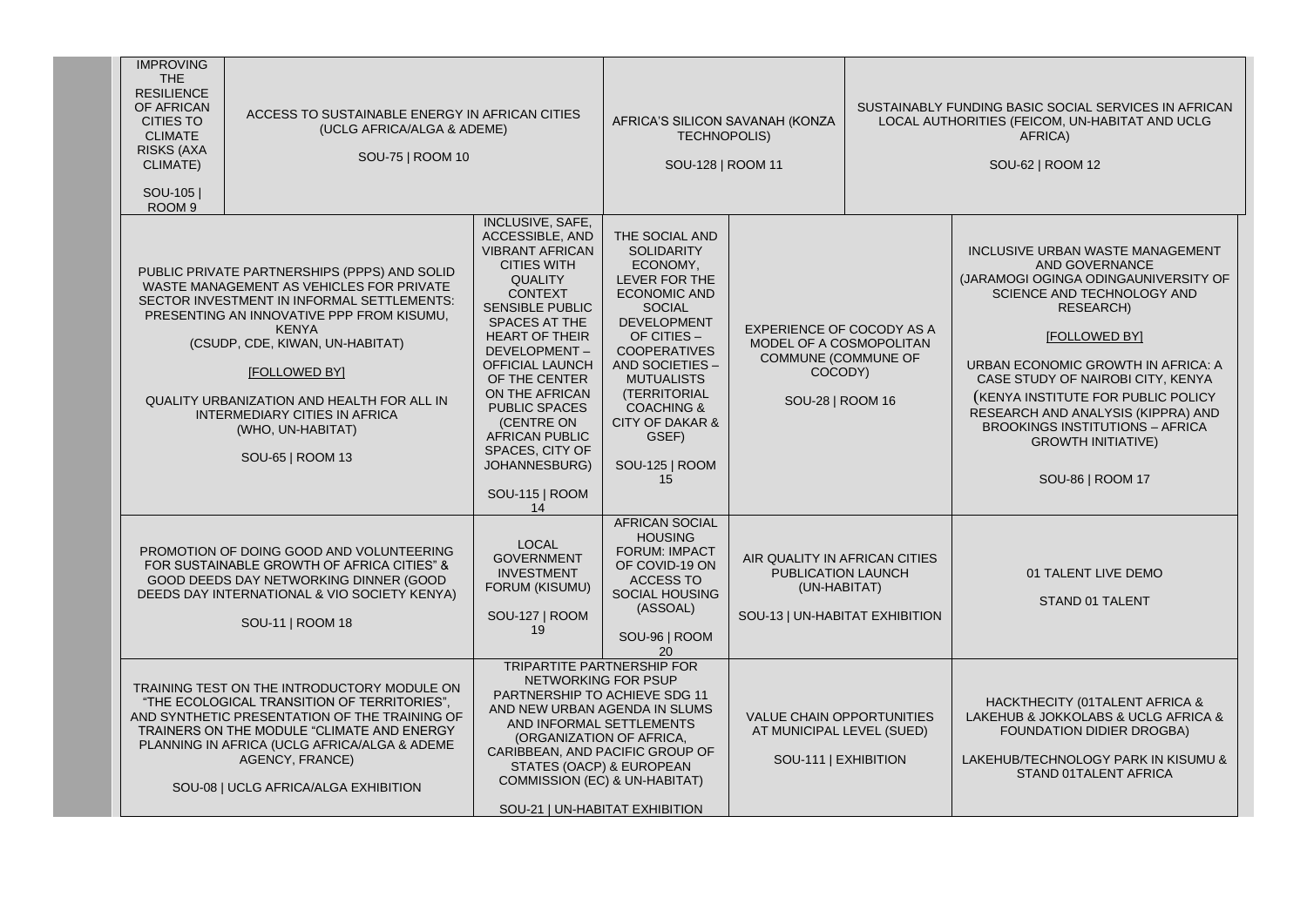|                    | TECHNICAL SESSION - WASTE MANAGEMENT'S<br>SUCCESS STORIES (CoMSSA)   WORKSHOP ROOM<br><b>EXHIBITION</b>                                                                                                                                                                                                                                                                                                                                                                                             |                                                                                                                                                     |                                                                                                                                                                                      |                                                                                  |                                                                                                                                                                                                                                                                                                                                                                                      |                                                                                                                                                                                                             |  |
|--------------------|-----------------------------------------------------------------------------------------------------------------------------------------------------------------------------------------------------------------------------------------------------------------------------------------------------------------------------------------------------------------------------------------------------------------------------------------------------------------------------------------------------|-----------------------------------------------------------------------------------------------------------------------------------------------------|--------------------------------------------------------------------------------------------------------------------------------------------------------------------------------------|----------------------------------------------------------------------------------|--------------------------------------------------------------------------------------------------------------------------------------------------------------------------------------------------------------------------------------------------------------------------------------------------------------------------------------------------------------------------------------|-------------------------------------------------------------------------------------------------------------------------------------------------------------------------------------------------------------|--|
| $18.00 -$          |                                                                                                                                                                                                                                                                                                                                                                                                                                                                                                     |                                                                                                                                                     |                                                                                                                                                                                      | UCLG AFRICA ELECTIVE GENERAL ASSEMBLY                                            |                                                                                                                                                                                                                                                                                                                                                                                      |                                                                                                                                                                                                             |  |
| 19.30              |                                                                                                                                                                                                                                                                                                                                                                                                                                                                                                     |                                                                                                                                                     |                                                                                                                                                                                      | SPO-21   PLENARY ROOM B                                                          |                                                                                                                                                                                                                                                                                                                                                                                      |                                                                                                                                                                                                             |  |
|                    |                                                                                                                                                                                                                                                                                                                                                                                                                                                                                                     |                                                                                                                                                     |                                                                                                                                                                                      | <b>MAY 20</b><br>OPENING SESSION OF THE POLITICAL SEGMENT                        |                                                                                                                                                                                                                                                                                                                                                                                      |                                                                                                                                                                                                             |  |
| $10.00 -$          |                                                                                                                                                                                                                                                                                                                                                                                                                                                                                                     |                                                                                                                                                     |                                                                                                                                                                                      |                                                                                  |                                                                                                                                                                                                                                                                                                                                                                                      |                                                                                                                                                                                                             |  |
| 13.00              |                                                                                                                                                                                                                                                                                                                                                                                                                                                                                                     |                                                                                                                                                     |                                                                                                                                                                                      | <b>UCLG Africa Honorary Membership Award Ceremony</b><br>SPO-02   PLENARY ROOM A |                                                                                                                                                                                                                                                                                                                                                                                      |                                                                                                                                                                                                             |  |
| $14.30 -$<br>18.00 |                                                                                                                                                                                                                                                                                                                                                                                                                                                                                                     |                                                                                                                                                     |                                                                                                                                                                                      | DIALOGUE BETWEEN FORMER HEADS OF STATE AND YOUNG LEADERS ELECTED                 |                                                                                                                                                                                                                                                                                                                                                                                      |                                                                                                                                                                                                             |  |
| <b>BREAK</b>       |                                                                                                                                                                                                                                                                                                                                                                                                                                                                                                     |                                                                                                                                                     |                                                                                                                                                                                      | SPO-02   PLENARY ROOM A                                                          |                                                                                                                                                                                                                                                                                                                                                                                      |                                                                                                                                                                                                             |  |
| $16.00 -$<br>16.30 | <b>MEETING OF MINISTERS</b><br>(STC N° 8)                                                                                                                                                                                                                                                                                                                                                                                                                                                           |                                                                                                                                                     | <b>MEETING OF MAYORS</b><br>(UCLG AFRICA)                                                                                                                                            | <b>MEETING OF</b><br><b>DEVELOPMENT</b><br><b>PARTNERS</b><br>(OECD)             |                                                                                                                                                                                                                                                                                                                                                                                      | <b>MEETING OF REGIONAL ECONOMIC COMMUNITIES</b><br>(STC N° 8)                                                                                                                                               |  |
|                    | SPO-04   ROOM 1                                                                                                                                                                                                                                                                                                                                                                                                                                                                                     |                                                                                                                                                     | SPO-03   ROOM 2                                                                                                                                                                      | SPO-05   ROOM 3                                                                  |                                                                                                                                                                                                                                                                                                                                                                                      | SPO-06   ROOM 4                                                                                                                                                                                             |  |
|                    | <b>MAINSTREAMING</b><br><b>SAFETY PLANNING</b><br>ACROSS ALL SPHERES<br>OF GOVERNMENT<br>USING THE UN SYSTEM<br><b>WIDE GUIDELINES ON</b><br><b>CIVIL SOCIETY SPEAKS:</b><br><b>SAFER CITIES AND</b><br>SOCIAL JUSTICE IN<br><b>HUMAN SETTLEMENTS</b><br><b>AFRICAN CITIES</b><br>(DEPARTMENT OF CO-<br>(HABITAT INTERNATIONAL<br><b>OPERATIVE</b><br>COALITION)<br><b>GOVERNANCE AND</b><br>SOU-122   ROOM 5<br><b>TRADITIONAL AFFAIRS &amp;</b><br><b>SOUTH AFRICAN CITIES</b><br>NETWORK (SACN)) |                                                                                                                                                     | <b>DIGITAL</b><br><b>TRANSFORMATION</b><br>OF LOCAL<br><b>AUTHORITIES IN</b><br>MOROCCO (DGCT DU<br>MOROCCO & UCLG<br>AFRICA/ALGA)<br>SOU-35   ROOM 7                                |                                                                                  | SMART ENERGY SOLUTIONS FOR AFRICA:<br>SHOWCASING PROJECTS FROM ENERGY ACCESS.<br>CARBON NEUTRAL ARCHITECTURE TO ELECTRIC<br><b>MOBILITY</b><br>(UN-HABITAT UBSS, ABC21, SESA PROJECT,<br>SOLUTIONS PLUS, URBAN PATHWAYS)<br><b>IFOLLOWED BYI</b><br>LOCALIZATION OF THE SUSTAINABLE DEVELOPMENT<br>GOALS CO-CREATED BY THE YOUTH<br>(UN-HABITAT SOCIAL INCLUSION)<br>SOU-69   ROOM 8 | ESTABLISHING RURAL-URBAN<br>LINKAGES: A PERSPECTIVE<br>OF ADDRESSING THE STRUCTURAL<br><b>CAUSES OF RURAL-</b><br>URBAN MIGRATION WITH EXAMPLES FROM<br>SOUTHERN AFRICA REGION<br>(WFP)<br>SOU-121   ROOM 9 |  |
|                    | <b>CLIMATE AND WATER</b><br><b>RESILIENT INTERMEDIARY</b><br><b>CITIES IN AFRICA:</b><br><b>HARNESSING NATURE</b><br>(WORLD RESOURCES<br>INSTITUTE, CO-<br><b>CONVENORS</b><br>A HIGH-LEVEL CLIMATE<br><b>CHAMPIONS &amp;</b><br><b>DEPARTMENT OF</b><br><b>COOPERATIVE</b><br><b>GOVERNANCE &amp; SOUTH</b><br>AFRICA & THE SOUTH                                                                                                                                                                  | SOU-31   ROOM 6<br><b>MOBILIZING</b><br><b>RESOURCES THROUGH</b><br><b>TECHNOLOGICAL</b><br><b>INNOVATIONS (ENDA</b><br>ECOPOP)<br>SOU-92   ROOM 11 | THE<br><b>TERRITORIALIZATION</b><br><b>OF THE 2030</b><br>AGENDA, A<br><b>CONDITION FOR</b><br><b>SUCCESSFUL</b><br><b>IMPLEMENTATION OF</b><br>THE SDGS (ARDCI)<br>SOU-45   ROOM 12 |                                                                                  | URBAN RIVER REGENERATION IN AFRICA - AN<br>OPPORTUNITY FOR INTERMEDIARY CITIES TO<br>COMBINE GREEN RECOVERY WITH RESILIENCE<br><b>BUILDING AND ADAPTATION TO CLIMATE CHANGE</b><br>(UN-HABITAT CLIMATE CHANGE UNIT, PUBLIC SPACES<br>UNIT)<br>[FOLLOWED BY]<br>LAND READJUSTMENT IN EGYPT, THE HAYENNA<br><b>PROJECT</b><br>(UN-HABITAT, ARAB STATES)<br>SOU-46   ROOM 13            | <b>COVID-19 RESPONSE &amp; ADAPTATION</b><br>SUBNATIONAL GOVERNMENTS AT THE<br>FOREFRONT OF SERVICE TO CITIZENS IN<br>COVID-19 ENVIRONMENT (UCLG AFRICA)<br>SOU-03   ROOM 14                                |  |